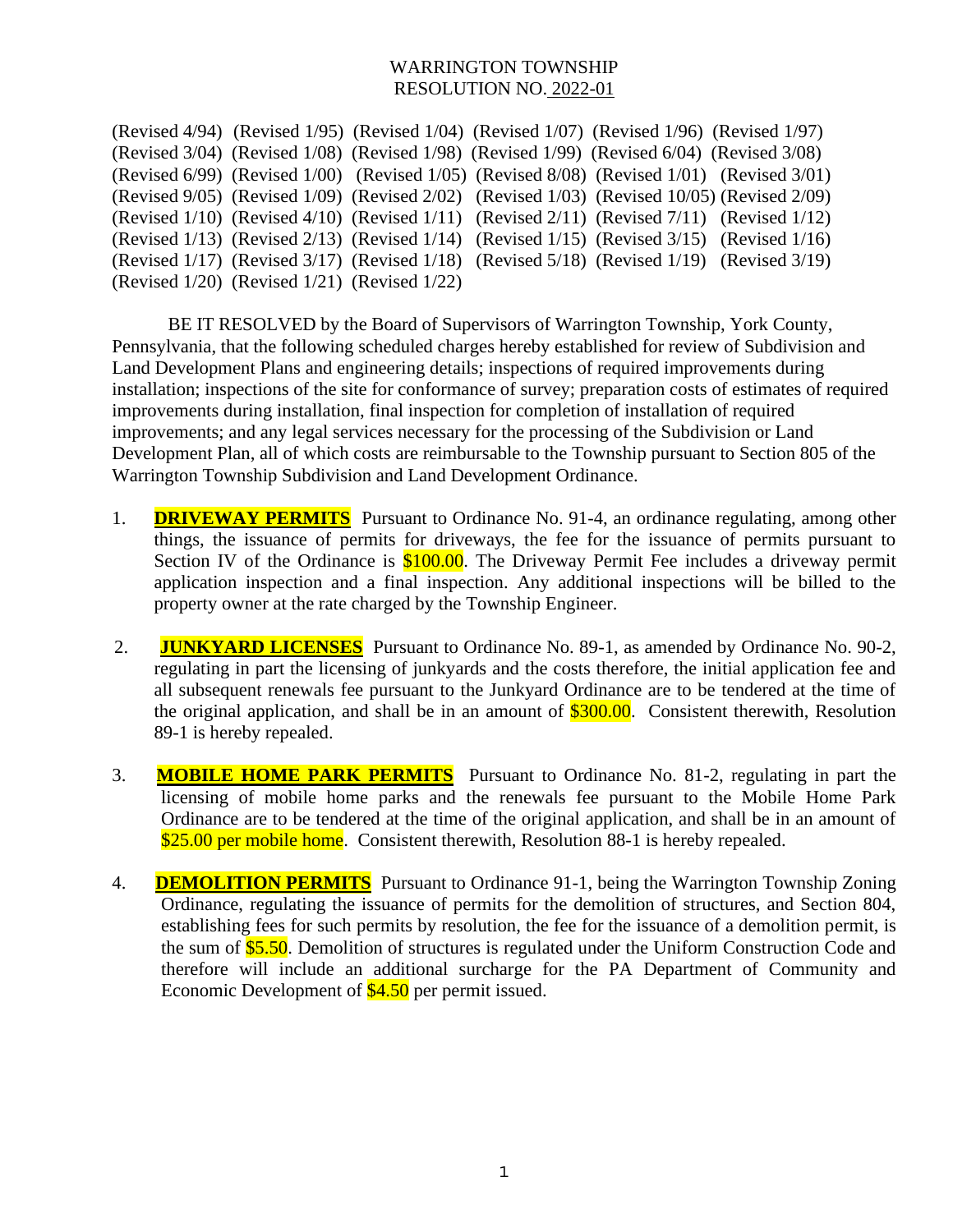5. **SEPTIC PERMITS** Pursuant to Ordinance 84-7, as amended by Ordinance 86-5, being the Township Sewage Enforcement Ordinance, pursuant to Section IV of the Ordinance, the fees charged by the Township Sewage Enforcement Officer for the Township of Warrington, including but not limited to probe tests, percolation tests, permit review, visits to site evaluation, final inspections and planning module review, will be paid by the applicant to the Township pursuant to the fees as set forth below.

| <b>Full application</b>                             |              |
|-----------------------------------------------------|--------------|
| Probe Test                                          | \$65.00      |
| Perc Test                                           | 170.00       |
| Permit application & issuance                       | 65.00        |
| Administrative fee                                  | 50.00        |
| $1st$ inspection                                    | 65.00        |
| $2nd$ inspection                                    | 65.00        |
| Final inspection                                    | 65.00        |
| <b>Total Septic test</b>                            | \$545.00     |
| <u>Alternate or Major Repair</u>                    |              |
| Permit application & issuance                       | \$65.00      |
| Administrative fee                                  | 50.00        |
| $1st$ inspection                                    | 65.00        |
| $2nd$ inspection                                    | 65.00        |
| Final inspection                                    | <u>65.00</u> |
|                                                     | \$310.00     |
| Minor Repair or Alterations Permit                  | \$150.00     |
| Labor for all other work $-$ per hour               | \$60.00      |
| Escrow for holding tank installation                | \$1,200.00   |
| Minor repair includes issue permit $& 1$ inspection | \$150.00     |
| (Reconnect Fee, alteration)                         |              |
| Tank Replacement (major repair)                     | \$310.00     |

- 6. **ZONING ORDINANCE FEES** Pursuant to Ordinance 91-1 amended 2010-01, being the Warrington Township Zoning Ordinance and Section 804 of the ordinance concerning the establishment by resolution of fees for all applications, permits, or appeals provided by the ordinance; the following fees are established:
	- A. **ZONING HEARING** For an appeal from the decision of the Zoning Officer under Section 805 of the ordinance, the sum of  $$750.00$ .
	- B. **ZONING ORDINANCE AMENDMENT** For a hearing on an amendment to the Zoning Ordinance pursuant to Section 803, such hearing requested by petition, or otherwise, by a property owner, the sum of  $$1,500.00$ .
- 7. **USE CERTIFICATE (All but Cellular)** For the issuance of a Use Certificate (Zoning Permit) under Section 802 of the ordinance, the sum of  $$30.00$ .
	- A. **Cellular Tower Modifications**: Pursuant to terms set forth under Act 191 (the "Wireless Broadband Collocation Act") and the limitations on both the applicant and Warrington Township as set forth therein and incorporated herein by reference, a fee of Two-Hundred Fifty Dollars  $(\$250.00)$  shall be charged for the processing of any application for the collocation of any wireless support structure or the modification of any wireless telecommunications facility, as defined under Act 191, and the issuance of a permit in response to said application.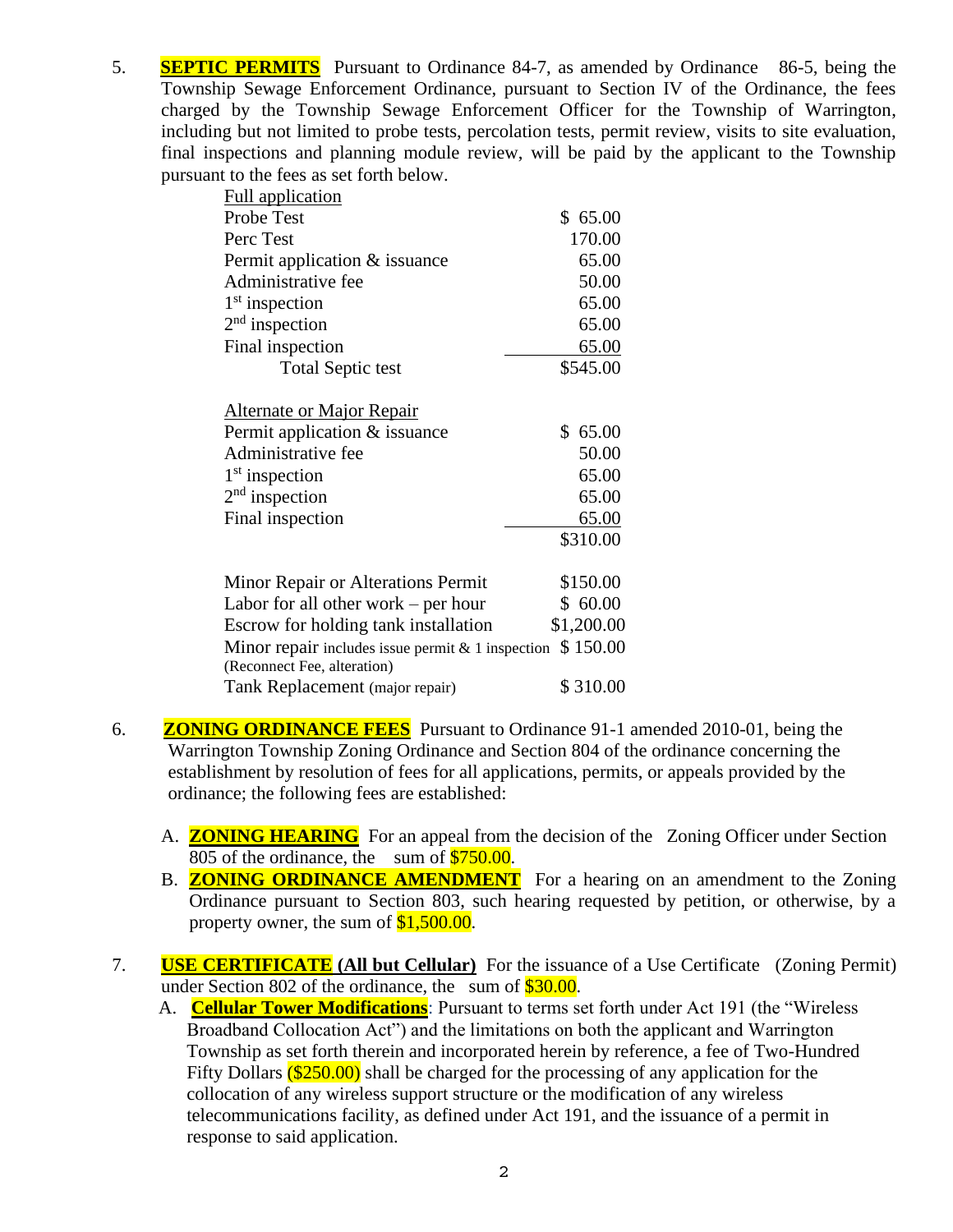- 8. **SUBDIVISION FEES** At the time of the filing of either a Preliminary Subdivision Plan or Final Subdivision Plan; or the filing of a Preliminary Land Development Plan, or Final Land Development Plan, the Sub-divider or Land Developer shall pay to the Township as a **basic filing** fee, which will be deposited in a non-interest bearing account, to be held in escrow, against to which is to be charged those costs reimbursable to the Township pursuant to Section 805 of the Warrington Township Subdivision and Land Development Ordinance, as set forth hereafter in this Resolution, pursuant to the following schedule:
	- A. For a residential subdivision of **three or fewer lots**, the sum of \$300.00 plus \$75.00 per lot.
	- B. For a residential subdivision of more than **three lots but fewer than ten lots**, the sum of \$550.00 plus \$50.00 per lot.
	- C. For a residential subdivision in **excess of ten lots**, or for any **commercial land development**, the sum of  $$580.00$  plus \$75.00 per lot.

 All costs associated with the plan will be billed to the developer by the Township upon completion of each review phase. No building permits shall be issued nor shall subdivision or land development plans be recorded for any parcel of land for which fees are outstanding.

Verification of the deed recording, including date and place recorded, shall be submitted to the Township within ninety (90) days of the date of plan recording unless an extension is granted by the Board of Supervisors. A check in the amount of  $$250.00$  will be held in escrow to be used if necessary, until a new deed of consolidation is received by the Township.

- 9. In each case, **the basic filing fee shall not be refundable after the filing of the plan, and shall be paid upon each circumstance in which any Sub-divider or Land Developer files a Preliminary Development Plan, or a Final Land Development Plan**. The basic filing fee is to be paid upon the filing of any of these plans, notwithstanding that a Sub-divider or Land Developer had previously paid a basic filing fee in connection with a prior submission. A copy of the current Warrington Township Schedule of Fees is posted in the Township office.
- 10. In addition to the above stated Township fees, **fees will be collected by the Township to pay the York County Planning Commission services**. Those charges shall be based upon the current fee schedule, and shall be posted at a conspicuous location in the Township Building. A copy of the current York County Planning Commission Schedule of Fees is posted in the Township office.
- 11. The Township shall be entitled to charge to any Sub-divider or Land Developer who submits a Preliminary or Final Subdivision or Land Development Plan, plan review, site inspection, improvement inspection and other services performed by the **Township engineer**, in connection with that plan, equal to the amount which the Township is invoiced by its review Engineer.
- 12. Subdivision Plan review, site inspection, improvement inspection and other services performed by the **Zoning Officer** will be billed at \$30.00 per hour.
- 13. Plan review and other services performed by the **Township Solicitor**, will be billed at \$175.00 per hour.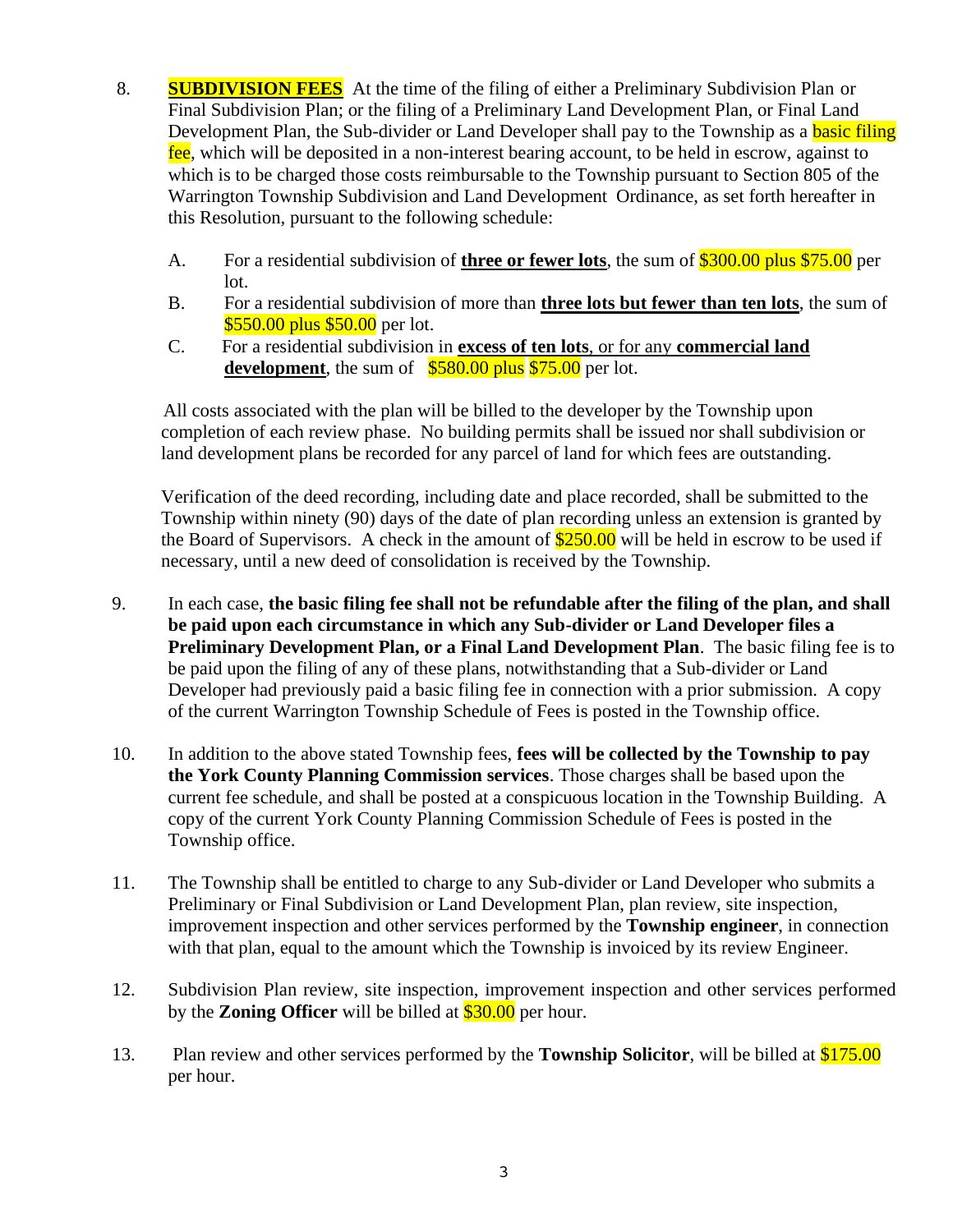- 14. **RECREATION FEES** The Recreation Plan amendment to the Comprehensive Plan has been prepared in accordance with the PA Municipalities Planning Code. The Recreation Fee set October 19, 2005, is  $$1,000$  per proposed dwelling unit in a subdivision plan or  $$1,000$  for any non-residential lot in a land development plan, in lieu of dedication of land. The amount of land required for this purpose will not exceed 0.025 acre of land for each lot on the final plan.
- 15. The fee schedule as set forth in this resolution is intended to defray the actual cost of the administration and processing of the plan by the Township. As stated in Section 805 of the Subdivision and Land Development Ordinance, those costs as set forth in paragraphs 5 and 6, will be billed to the Developer or Sub-divider by the Township upon completion of each review phase. No building permit shall be issued nor shall subdivision or land development plans be approved for any tract or land for which fees as outlined above are not paid. All application fees and all subsequent renewal fees as set forth in this Resolution are to be tendered at the time of the original application. The Township has the right to provide notice to all applicants when an escrow account is drawn below \$500. The applicant shall then have 10 days from the date of a written notice to reestablish an amount equal to the initial deposit. Until the amount is reestablished, review of the plans shall cease. The Township Engineer may recommend that the Board of Supervisors reduce the fee.
- 16. **NSF CHECK** For the reimbursement of an Insufficient Funds Check, the sum of the original check plus a  $$40.00$  fee to recover expenses.
- 17. **OPEN RECORDS POLICY** Pursuant to Resolution 2008-08, Open Records Policy, fees will be imposed at the following rates: The Township shall follow the fee schedule developed by the Pennsylvania Office of Open Records, available at [http://openrecords.state.pa.us](http://openrecords.state.pa.us/) , to include but not limited to: Copies at \$.25 per page and Certification of a Record at \$5.00 per record (not including notarization or other allowable fees.)
- 18. **ELECTED TAX COLLECTOR FEES.** Tax Collector Tax Certification fee of \$20.00 will be charged for request of tax information for real estate in Warrington Township. The tax collector may charge the taxpayer  $$1.00$  to return an incorrect check and  $$5.00$  to send a duplicate tax bill.

## 19. **YORK ADAMS TAX BUREAU SCHEDULE OF COSTS TO PROVIDE NOTICES OF DELINQUENCY OR TO COLLECT DELINQUENT TAXES.**

|    | <b>Individual Earned Income Tax.</b>                  |                              |       |
|----|-------------------------------------------------------|------------------------------|-------|
|    | Non-filing individual taxpayer delinquency notices:   |                              |       |
|    | First delinquent notice (each notice)                 | \$                           | 5.00  |
|    | 2. Second delinquent notice (each notice)             |                              | 10.00 |
|    | 3. Preparation of Criminal Complaint                  |                              | 20.00 |
|    | 4. Preparation of re-filing Criminal Complaint due to |                              |       |
|    | non-compliance                                        | S.                           | 40.00 |
|    | Unpaid individual earned income tax:                  |                              |       |
|    | 1. First non-payment notice (each notice)             | \$                           | 5.00  |
|    | 2. Second non-payment notice (each notice)            |                              | 10.00 |
|    | 3. Payment schedule fee                               | S.                           | 20.00 |
|    | 4. Wage attachment                                    |                              | 40.00 |
| 5. | Suit in assumpsit or other appropriate remedy         | Actual costs incurred        |       |
|    |                                                       | plus \$20.00 preparation fee |       |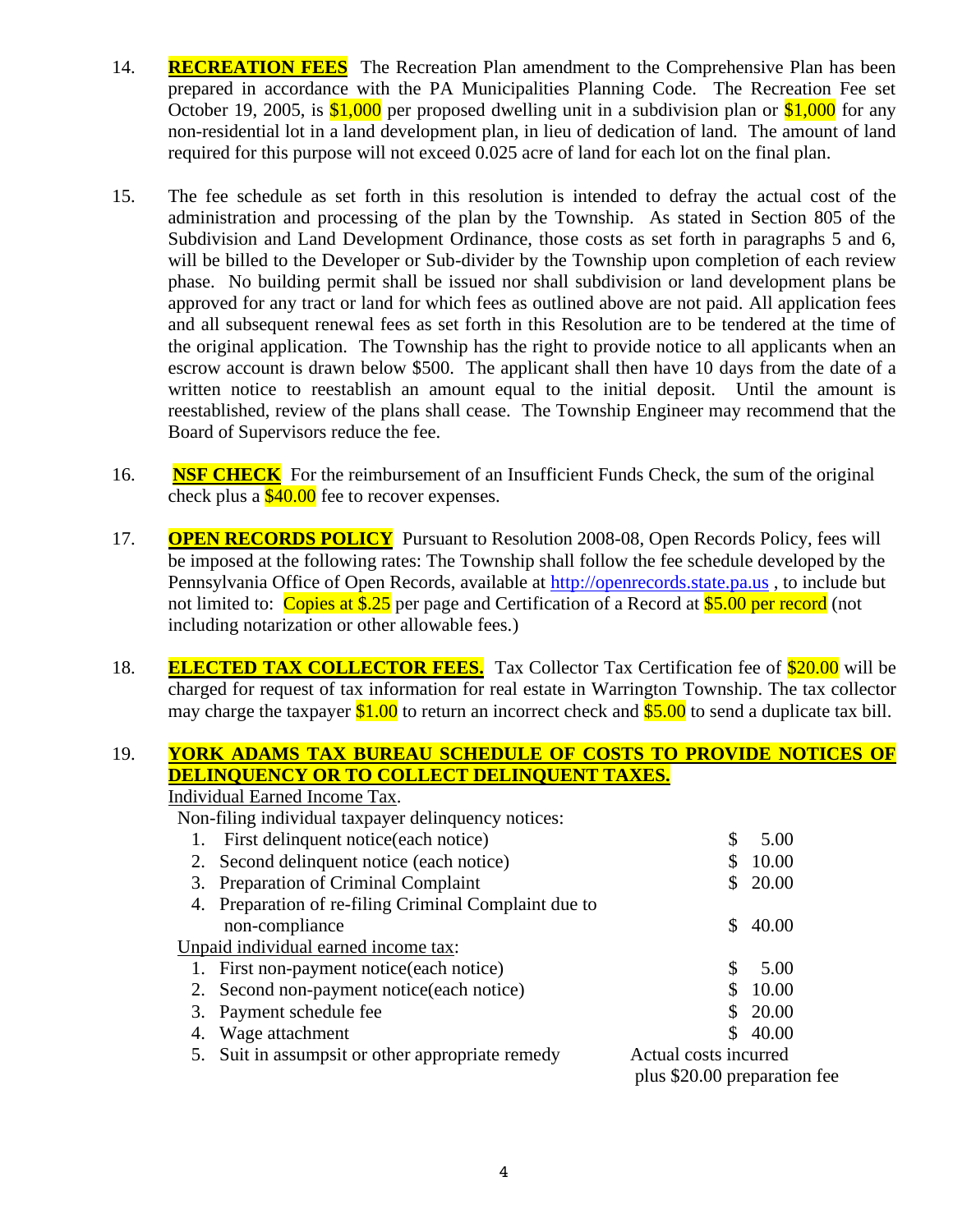|                                                                            | 6. Entering Judgment at the Office of the Prothonotary             | Actual costs incurred        |  |  |
|----------------------------------------------------------------------------|--------------------------------------------------------------------|------------------------------|--|--|
|                                                                            |                                                                    | plus \$75.00 preparation fee |  |  |
|                                                                            | Actual costs incurred<br>7. Satisfaction of Judgment               |                              |  |  |
|                                                                            |                                                                    | plus \$25.00 preparation fee |  |  |
|                                                                            | Non-compliance with required quarterly individual Tax payments     | $$5.00$ per quarter          |  |  |
|                                                                            |                                                                    | \$20.00 per year             |  |  |
|                                                                            | Cost to provide copies of filed tax returns or W-2s to             |                              |  |  |
|                                                                            | taxpayers(current and next prior year)                             | 5.00<br>\$                   |  |  |
|                                                                            | (2 <sup>nd</sup> prior year and older)                             | \$10.00                      |  |  |
| Delinquent Per Capita Tax(As applicable for year or designated tax period) |                                                                    |                              |  |  |
|                                                                            | Non-filing tax return or support documentation delinquency notice: |                              |  |  |
| 1.                                                                         | First delinquent notice(each notice)                               | 5.00<br>S.                   |  |  |
| 2.                                                                         | Second delinquent notice(each notice)                              | \$10.00                      |  |  |
| 3.                                                                         | Preparation of Criminal Complaint                                  | \$20.00                      |  |  |
|                                                                            | 4. Preparation of re-filing Criminal Complaint due to              |                              |  |  |
|                                                                            | non-compliance                                                     | \$40.00                      |  |  |
|                                                                            | Unpaid taxes:                                                      |                              |  |  |
| 1.                                                                         | First non-payment notice(each notice)                              | \$5.00                       |  |  |
| 2.                                                                         | Second non-payment notice(each notice)                             | \$10.00                      |  |  |
| 3.                                                                         | Payment schedule fee                                               | \$20.00                      |  |  |
| 4.                                                                         | Wage attachment                                                    | \$40.00                      |  |  |
| 5.                                                                         | Suit in assumpsit or other appropriate remedy                      | Actual costs incurred        |  |  |
|                                                                            |                                                                    | plus \$20.00 preparation fee |  |  |
| 6.                                                                         | Entering Judgment at the Office of the Prothonotary                | Actual costs incurred        |  |  |
|                                                                            |                                                                    | plus \$75.00 preparation fee |  |  |
| Satisfaction of Judgment<br>7.                                             |                                                                    | Actual costs incurred        |  |  |
|                                                                            |                                                                    | plus \$25.00 preparation fee |  |  |

- 20. **MILEAGE** The rate for reimbursement of mileage when private vehicles are used for Township business will be the fee set by the Internal Revenue Service that is currently \$0.585.
- 21. **NON UCC BUILDING PERMITS** Pursuant to Ordinance No. 85-2, an ordinance regulating, among other things, the issuance of building permits, and fees therefore, the cost of the issuance of a building permit is set at a minimum fee of  $$75.00$ , beginning with \$1,000, plus \$2.00 for each \$1,000.00 of cost of the project in excess of \$10,000.00 of costs for buildings exempt from the Uniform Construction Code.
- 22. **BUILDING CODE (UNIFORM CONSTRUCTION CODE)** Permits and related fees are collected to cover the costs of permit applications, plans review, issuance of permits, required on-site inspections, Certificate of Occupancy, codes inspection and enforcement activities. The Estimated Value means the reasonable cost, as determined by the Building Code Official, of all services, labor, materials, and use of equipment entering into and necessary to the prosecution and completion of the work. The Building Code Official will use the following average square foot construction costs to compute and determine the cost of the Building Permit based on the estimated value of construction by multiplying per square foot construction cost by the total square footage of area for the proposed use.

**UCC PERMIT FEES**<br>New Residential Construction

\$7/\$1000 based on current ICC building valuation data New Commercial Construction \$7/\$1000 based on current ICC building valuation data Additions  $$7/$1000 based on current ICC building valuation data$